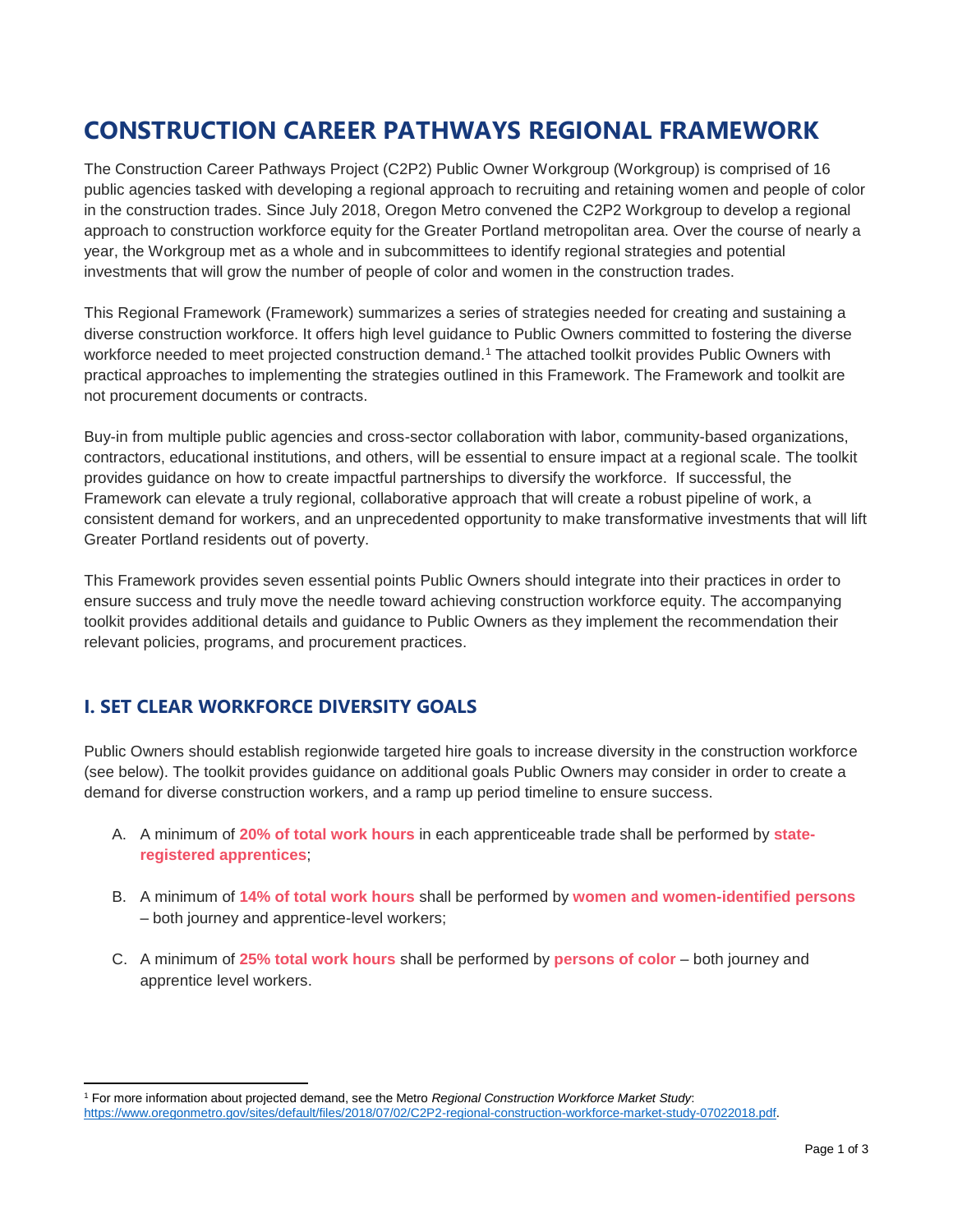## **II. SET PROJECT THRESHOLDS**

Public Owners will set a project cost threshold to trigger targeted hire goals and set a "tiered" system to determine tracking requirements. The threshold tiers recommended in the toolkit are based on the Public Owner's typical project size and cost. Agencies should consider and adopt the thresholds outlined in the toolkit or set modified thresholds based on their typical project size and their capacity to monitor compliance.

#### **III. TRACK AND REVIEW PROGRESS ON GOALS**

Public Owners should utilize a software tracking system – such as Elations, LCPtracker, B2GNow - to streamline reporting and compliance. Adopting a data-driven approach will facilitate the enforcement of targeted hire goals and help Developers/Prime Contractors troubleshoot any issues that may arise. Collecting this data regionally helps to create and allows for monitoring and reassessment of progress towards workforce goals. The toolkit provides a list of approaches to collecting workforce data, along with a set common data points all Public Owners should commit to collecting in order monitor their progress towards achieving workforce diversity goals.

#### **IV. DEVELOP A WORKFORCE AGREEMENT**

Workforce Agreements are enforceable contracts that govern the terms and conditions of employment for all workers on a given construction project. They serve as a useful mechanism to align practices to ensure diversity goals are met and allow for clear tracking and monitoring of contractors by Public Owners, community-based organizations, and certified firms. Workforce Agreements avoid costly delays due to labor disputes or shortages of workers, and contractually ensures that publicly funded projects are completed on time and on schedule for the benefit of taxpayers.<sup>2</sup> They offer Public Owners increased oversight of numerous contractors and unions on large projects. The toolkit contains a series of terms that are critical to achieving workforce diversity goals and should be considered when negotiating a Workforce Agreement.

#### **V. IMPLEMENT WORKSITE ANTI-HARRASSMENT AND CULTURE CHANGE STRATEGIES**

To support, cultivate and grow a positive jobsite culture, Public Owners should require an approved worksite harassment prevention strategy. Programs such as Alteristic's Green Dot or the Carpenter's Positive Jobsite Culture Training programs ensure all employees, regardless of race, gender, or creed, are guaranteed a safe and respectful working environment. <sup>3</sup> By working together, Public Owners, trades, and contractors can put practices in place that can help eliminate hostility and bullying in the construction industry.

#### **VI. COLLECTIVELY INVEST IN WORKFORCE SUPPLY**

 $\overline{\phantom{a}}$ 

Public Owners acknowledge that a regionwide workforce diversity policy must be paired with a coordinated approach to recruitment, training, and retention of women and people of color. Public Owners must engage labor, industry groups, and community-based organizations to address ongoing barriers that prevent people of color and

<sup>&</sup>lt;sup>2</sup> Labor Agreements, Project Labor Agreements, Community Workforce Agreements, and Community Benefits Agreements are other legally enforceable contracts that when implemented, can result in diversity outcomes on public projects.

<sup>&</sup>lt;sup>3</sup> Alteristic's Green Dot Violence Prevention program is a bystander intervention strategy that aims to prevent and reduce power-based personal violence at school campuses and workplace environments, including sexual harassment and bullying. Green Dot develops curriculum and training materials using strategic planning, bystander mobilization, interpersonal communication, and coalition building. The Green Dot program was successfully implemented as part of the project labor agreement for the Multnomah County Central Courthouse and can be a model adapted for projects and jobsites across the region. More information can be found at[: https://alteristic.org/services/green-dot/.](https://alteristic.org/services/green-dot/)